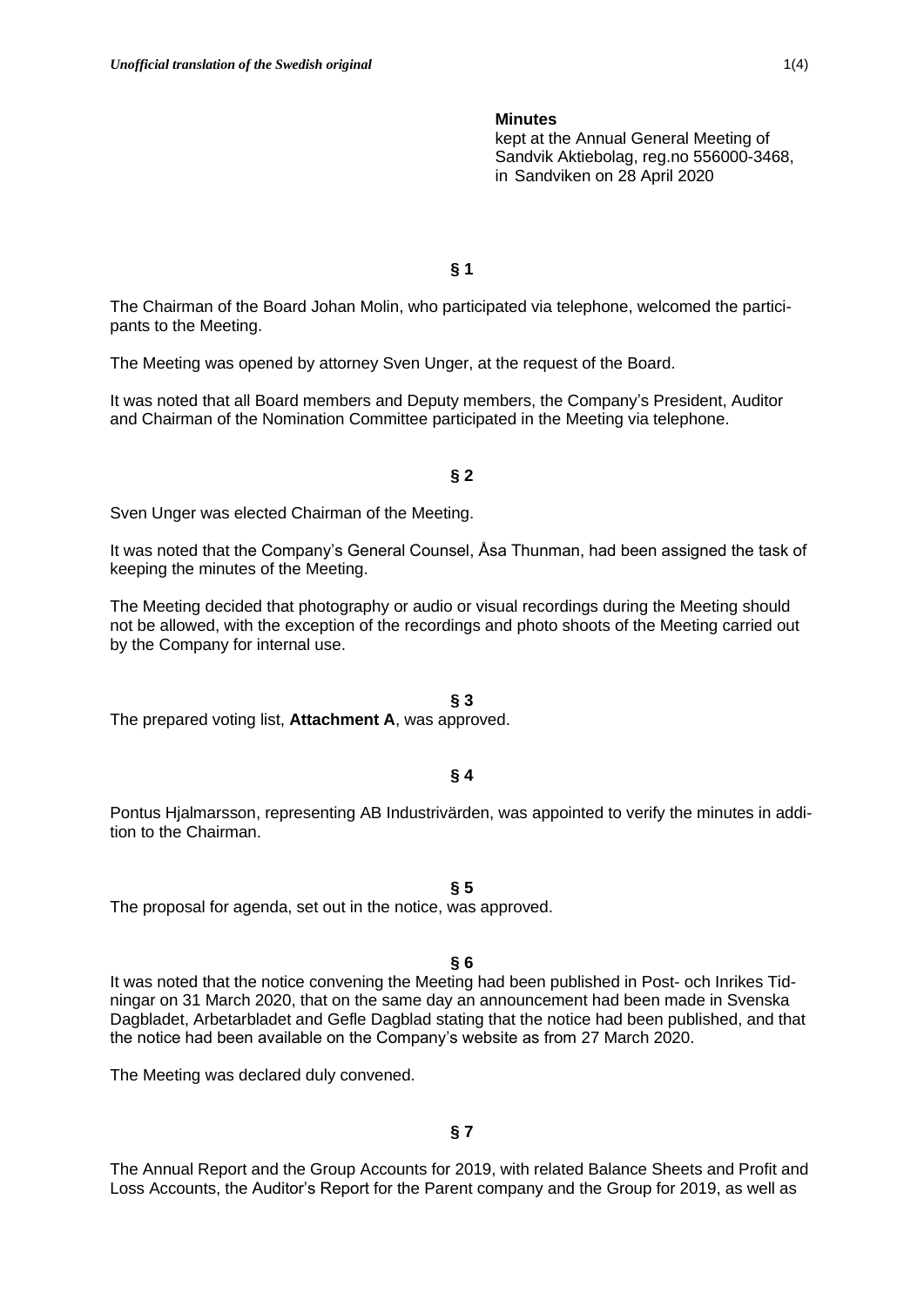the Auditor's statement on whether the guidelines for remuneration of senior executives valid since the previous Annual General Meeting have been complied with, were presented.

The authorized public accountant Peter Nyllinge presented via telephone the Auditors' recommendations regarding adoption of the Profit and Loss Accounts and the Balance Sheets, discharge from liability and appropriation of profits.

It was noted that the President did not make a speech at the Meeting, but that a pre-recorded speech was available on the Company's website.

Questions raised by shareholders were answered by the President via telephone.

**§ 8**

The Meeting decided to adopt the Profit and Loss Accounts and the Balance Sheets of the Parent Company and the Group, respectively.

### **§ 9**

The Meeting decided to discharge the Board members and the President from liability for the period to which the accounts presented at the Meeting relate. The President and the Board members did not participate in this decision.

# **§ 10**

The Meeting decided pursuant to the Board's proposal that the profits at the disposal of the Annual General Meeting:

| profits carried forward | 16,312,157,363 |
|-------------------------|----------------|
| and result for the year | 15,136,768,569 |
| <b>SEK</b>              | 31,448,925,932 |

| be appropriated as follows:                       |                |
|---------------------------------------------------|----------------|
| a dividend of 0 SEK per share to the shareholders |                |
| profits carried forward                           | 31,448,925,932 |

### **§ 11**

Sven Unger presented the Nomination Committee's proposals for the number of Board members, Deputy members and Auditors, fees to the Board and the Auditor, as well as Board, Chairman of the Board and Auditor.

The Meeting decided that the number of Board members elected by the General Meeting should be eight with no Deputy members and that a registered public accounting firm should be elected Auditor.

# **§ 12**

The Meeting decided pursuant to the Nomination Committee's proposal that the fee to the Chairman of the Board should be SEK 2,550,000 and that the fee to each of the other Board members not employed by the Company should be SEK 690,000.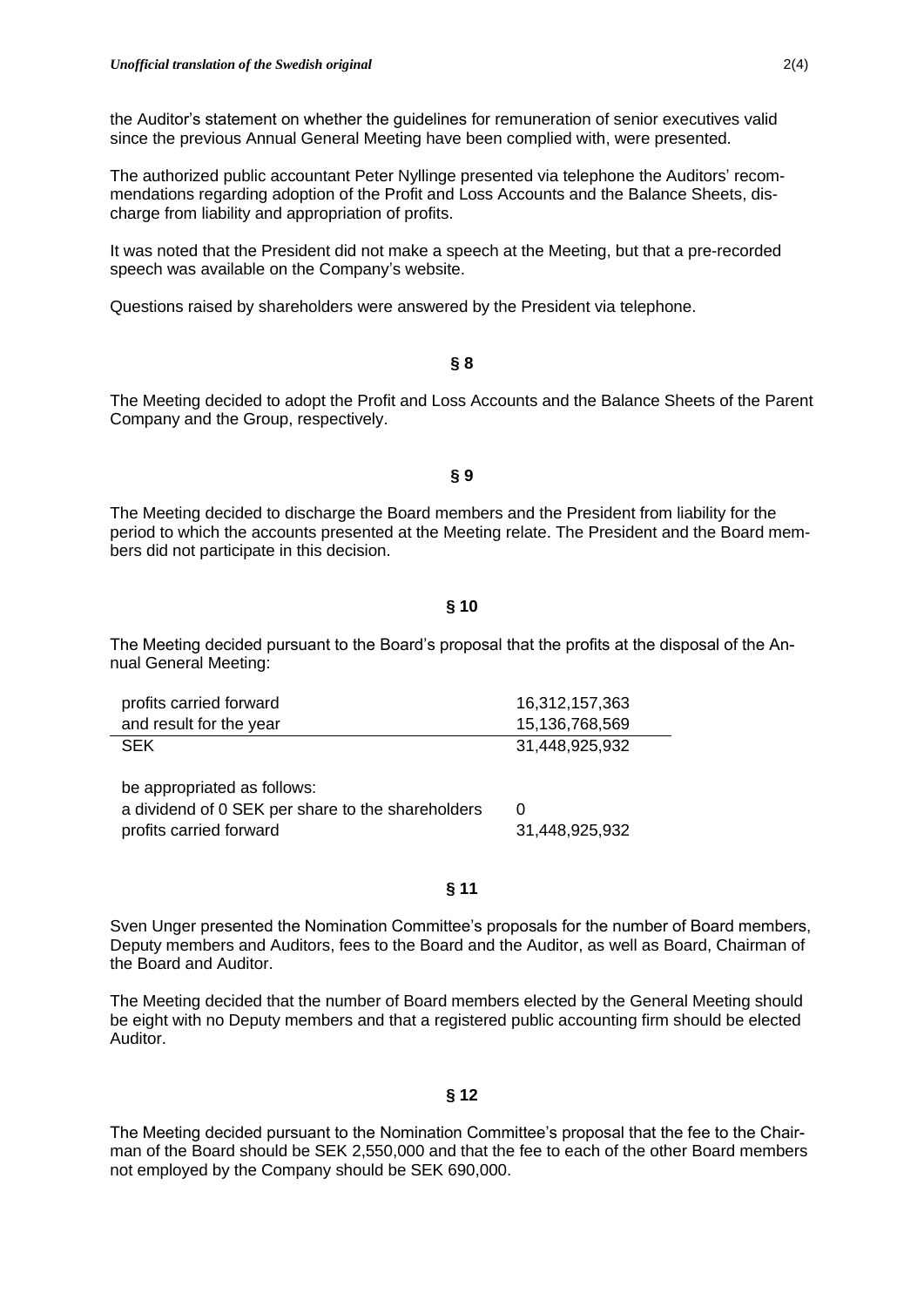The Meeting further decided that the fee to the Chairman of the Audit Committee should be SEK 300,000, that the fee to each member of the Audit Committee should be SEK 170,000, that the fee to the Chairman of the Remuneration Committee should be SEK 145,000, and that the fee to each member of the Remuneration Committee should be SEK 115,000. It was noted that no fee shall be paid to the members of the Acquisitions and Divestitures Committee

It was noted that all fees were unchanged in relation to 2019.

The Meeting finally decided that the fee to the Auditor should be paid in accordance with approved invoices.

# **§ 13**

The Meeting decided pursuant to the Nomination Committee's proposal to elect the following Board members:

Stefan Widing (new) Kai Wärn (new) Jennifer Allerton (re-election) Claes Boustedt (re-election) Marika Fredriksson (re-election) Johan Karlström (re-election) Johan Molin (re-election) Helena Stjernholm (re-election)

It was noted that Lars Westerberg has declined re-election and that Björn Rosengren left the Board on 31 January 2020 in connection with leaving the position as President of Sandvik.

It was also noted that the trade union organizations have elected Tomas Kärnström and Thomas Lilja as Board members of the Company and Thomas Andersson and Mats W Lundberg as Deputy members.

# **§ 14**

The Meeting decided pursuant to the Nomination Committee's proposal to re-elect Johan Molin as Chairman of the Board.

# **§ 15**

The Meeting decided pursuant to the Nomination Committee's proposal to re-elect PricewaterhouseCoopers AB as Auditor for the period until the end of the 2021 Annual General Meeting.

It was noted that PricewaterhouseCoopers AB had appointed Peter Nyllinge as Auditor in charge.

### **§ 16**

The Meeting decided pursuant to the Nomination Committee's proposal to adopt a revised instruction for the Nomination Committee, **Attachment B**.

### **§ 17**

The Board's proposal for guidelines for the remuneration of senior executives, **Attachment C**, was presented.